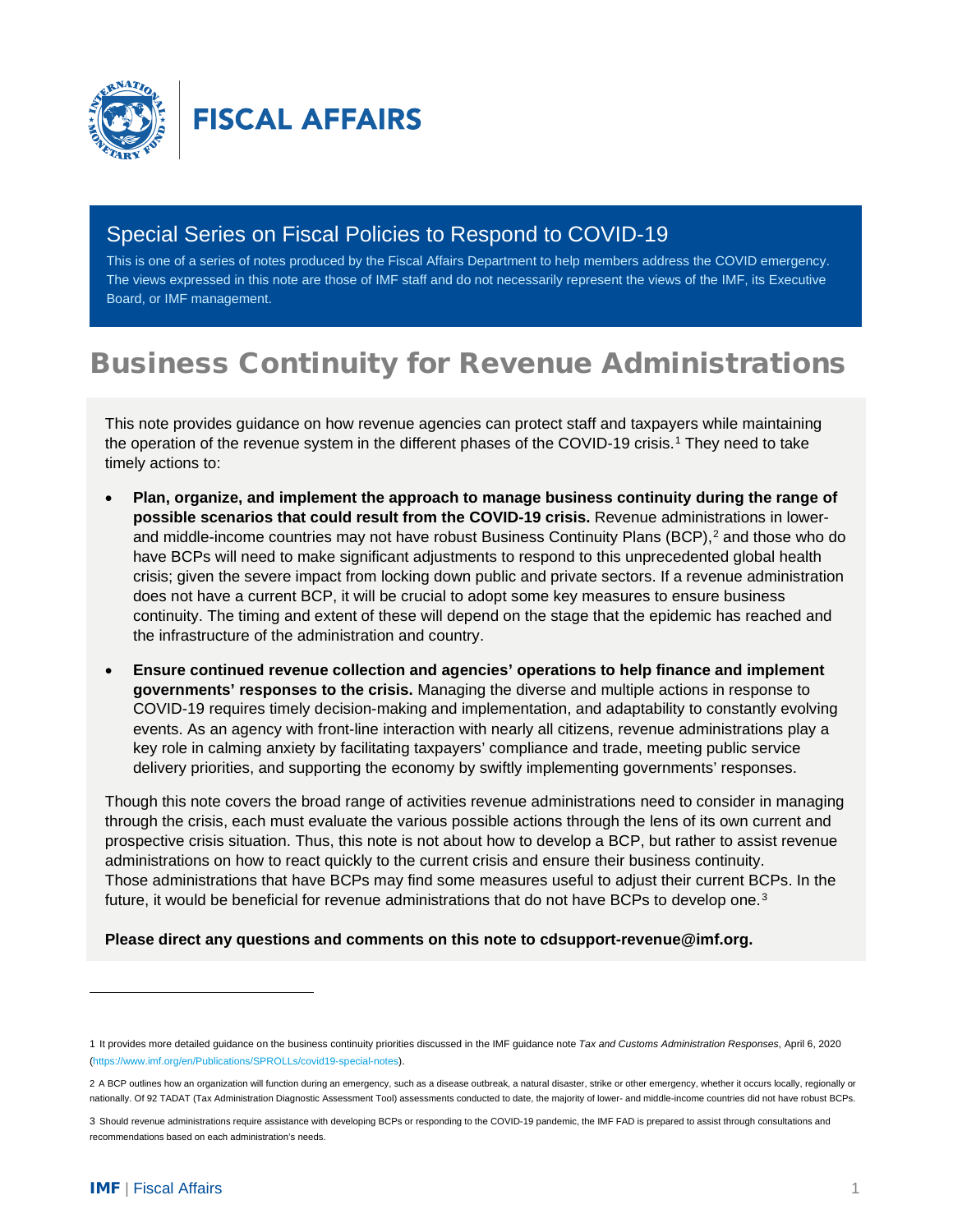The note draws on revenue administrations' current responses to the COVID-19 crisis and previous IMF guidance—adapted to the special circumstances of the current crisis.[4](#page-1-0) Specific measures are provided under two broad headings: (I) Planning and Implementing Priority Actions; (II) Continued Management of COVID-19 Impacts and Prepare to Move to Business-as-Usual.

### **I. PLANNING AND IMPLEMENTING PRIORITY ACTIONS**

Ensuring the safety of staff and taxpayers and determining what revenue administration programs and services are essential are key steps in managing the crisis. In the case of COVID-19, lessening physical interactions between staff and with the public is an overarching safety requirement. Maintaining the international supply chain is critical as goods to address the crisis need to be processed quickly through border controls. The distribution of tax refunds and benefit checks<sup>[5](#page-1-1)</sup> is another potential critical service, as both citizens and firms may need them to manage and survive, Other services, such as customs security and control measures, will need to continue but perhaps with temporarily less strict parameters. And certainly, the timely implementation of government's measures to support individuals and businesses cope with the crisis is paramount.

Several key early steps are necessary to guide the administration's response. These are described in Box 1.

#### **Box 1. Ten Critical Steps to Guide the Administration's Response**

- 1. The head of the revenue administration should nominate and implement a Crisis Management Group (CMG) and appoint decision-makers at each level of management, who will exercise their authority as decided by the CMG.
- 2. Within the CMG, designated officials should be identified to act as liaison between the revenue administration and the Ministry of Finance (or similar) to provide CMG-approved input into policy decisions and to lead the implementation of COVID-19 measures in the revenue administration.
- 3. Identify the essential revenue administration activities. These could include issuance of refunds, delivery of social benefit checks, and trade facilitation. The management team should continuously re-evaluate the evolving situation and adjust their actions accordingly as the crisis progresses.
- 4. Identify key taxpayer segments for revenue and decide on service and compliance measures to sustain revenue stream. Increase the frequency of revenue monitoring to enable timely responses to help maintain revenue flows as much as possible.
- 5. Identify supporting processes that are necessary to enable the delivery of essential services, for example, information technology (IT) system support to enable refund issuance.
- 6. Identify the staff needed to support essential services, along with back-ups in case of illness of primary staff.
- 7. Consider alternative working arrangements that may be necessary and feasible for the administration, such as work from home (WFH).
- 8. Communicate with staff as early as possible and frequently thereafter to share information on the administration's approach to modifying business operations and to protect staff safety.
- 9. Communicate frequently with government-level crisis management teams to share revenue administration issues, trends in revenue collection and to receive information on government measures being considered, particularly tax policy changes.
- 10. Ensure health/safety protocols are put in place to protect employees and taxpayers, including appropriate equipment/clothing and physical distancing.

<span id="page-1-0"></span><sup>4</sup> The IMF note *Priority Measures for Customs Administrations* provides further guidance on business continuity for customs administrations.

<span id="page-1-1"></span><sup>5</sup> Where these benefits are administered by the revenue administration.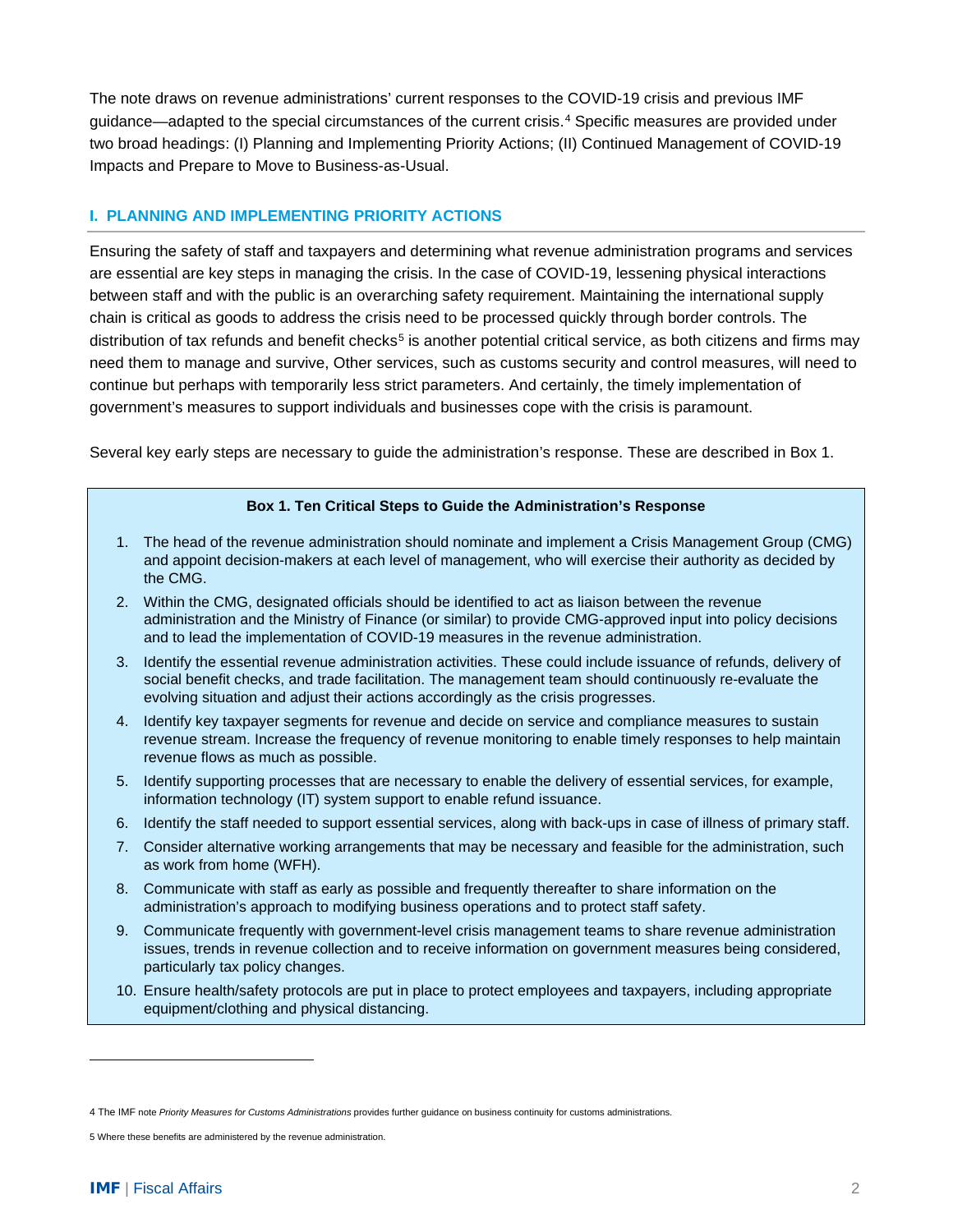Elaborating on steps in Box 1, Table 1 outlines various issues and actions that revenue administrations should consider in managing business continuity during the COVID-19 crisis.

| <b>Issues for Tax and</b><br><b>Customs</b>                                 | <b>Possible Actions</b>                                                                                                                                                                                                                                                                                                                                                                                                                                                     | <b>Considerations</b>                                                                                                                                                                                                                                                                                                                                                                                                                                                                                                                                                                                                |  |  |
|-----------------------------------------------------------------------------|-----------------------------------------------------------------------------------------------------------------------------------------------------------------------------------------------------------------------------------------------------------------------------------------------------------------------------------------------------------------------------------------------------------------------------------------------------------------------------|----------------------------------------------------------------------------------------------------------------------------------------------------------------------------------------------------------------------------------------------------------------------------------------------------------------------------------------------------------------------------------------------------------------------------------------------------------------------------------------------------------------------------------------------------------------------------------------------------------------------|--|--|
| Governance                                                                  |                                                                                                                                                                                                                                                                                                                                                                                                                                                                             |                                                                                                                                                                                                                                                                                                                                                                                                                                                                                                                                                                                                                      |  |  |
| <b>Crisis Management</b><br>Group (CMG)                                     | Establish a group of key managers and<br>$\bullet$<br>officials, led by a senior manager, for<br>making decisions and addressing issues on<br>daily operations.<br>Implement regular reporting to CMG on<br>$\bullet$<br>operational and staff issues to allow timely<br>decisions to be made.<br>Report to the government-level CMG<br>$\bullet$<br>regularly.                                                                                                             | In small administrations, this could be the<br>$\bullet$<br>Executive Management Team.<br>Timely actions are required.<br>$\bullet$<br>Hold meetings - as frequently as needed<br>$\bullet$<br>(at least daily at beginning of crisis).<br>Assign one or more back-ups for each<br>$\bullet$<br>member of the CMG.<br>Reporting to CMG may include daily staff<br>$\bullet$<br>availability, key operational information<br>on essential service delivery, and trade<br>data on essential and COVID-19-related<br>imports.<br>This team will need to meet and report<br>$\bullet$<br>remotely if offices are closed. |  |  |
| <b>Decision Making</b>                                                      | Establish line of command starting at head<br>$\bullet$<br>of administration and nominating a key<br>decision maker at each lower level of<br>management.<br>Delegate authorities as necessary to ensure<br>$\bullet$<br>timely response to the crisis at all levels of<br>organization.                                                                                                                                                                                    |                                                                                                                                                                                                                                                                                                                                                                                                                                                                                                                                                                                                                      |  |  |
| Process to make<br>decisions on changes<br>in delivery of key<br>operations | As the risk evolves, make decisions on<br>$\bullet$<br>priorities in key operations, staff<br>deployment, and measures to protect staff<br>and continue operations depending on the<br>current environment.                                                                                                                                                                                                                                                                 | Requires established process for<br>$\bullet$<br>changes in delivery of key operations.                                                                                                                                                                                                                                                                                                                                                                                                                                                                                                                              |  |  |
| Human Resources (HR)/Health Issues                                          |                                                                                                                                                                                                                                                                                                                                                                                                                                                                             |                                                                                                                                                                                                                                                                                                                                                                                                                                                                                                                                                                                                                      |  |  |
| Absences                                                                    | Develop a plan for replacing critical staff<br>$\bullet$<br>who are absent.<br>Report daily on work presence of staff.<br>$\bullet$<br>Evaluate and update leave policies to<br>$\bullet$<br>provide additional flexibility during the crisis.                                                                                                                                                                                                                              | Critical to ensure highest level of service<br>$\bullet$<br>on customs border and essential<br>processes, for example: availability of<br>staff for main ports that are critical to<br>uninterrupted supply of goods including<br>medical supplies.                                                                                                                                                                                                                                                                                                                                                                  |  |  |
| <b>Telework</b>                                                             | Determine which functions can be<br>$\bullet$<br>undertaken from outside of the office.<br>Develop and implement a policy to allow<br>$\bullet$<br>staff to work remotely.<br>Designate staff into groups; those whose<br>functions allow teleworking and whose do<br>not.                                                                                                                                                                                                  | Those who cannot telework may need to<br>$\bullet$<br>consider shifts to manage demand on<br>internet and IT systems and reduce<br>crowds.<br>Consider options for working from home<br>also if IT support is limited - e.g. staff<br>who are less dependent on core IT<br>systems (policy, HR, Finance).                                                                                                                                                                                                                                                                                                            |  |  |
| Safety of staff                                                             | Determine when to cease face-to-face<br>$\bullet$<br>meetings, both with taxpayers, traders, and<br>staff to reduce exposure to contagion.<br>Ensure adequate supplies of protective<br>$\bullet$<br>equipment for essential staff.<br>Increase frequency of office cleaning to<br>$\bullet$<br>mitigate risk of transmission.<br>Implement remote work as much as<br>$\bullet$<br>practical and possible.<br>Ensure that each staff member's work<br>location is recorded. | Where adequate supplies of protective<br>$\bullet$<br>equipment are not available, consider<br>implementing other measures<br>recommended by the medical community<br>i.e. non-medical grade face coverings<br>and increase other measures such as<br>reduced staff in one location at a time,<br>and social distancing.                                                                                                                                                                                                                                                                                             |  |  |

**Table 1: Issues and Possible Actions to Manage COVID-19 Crisis**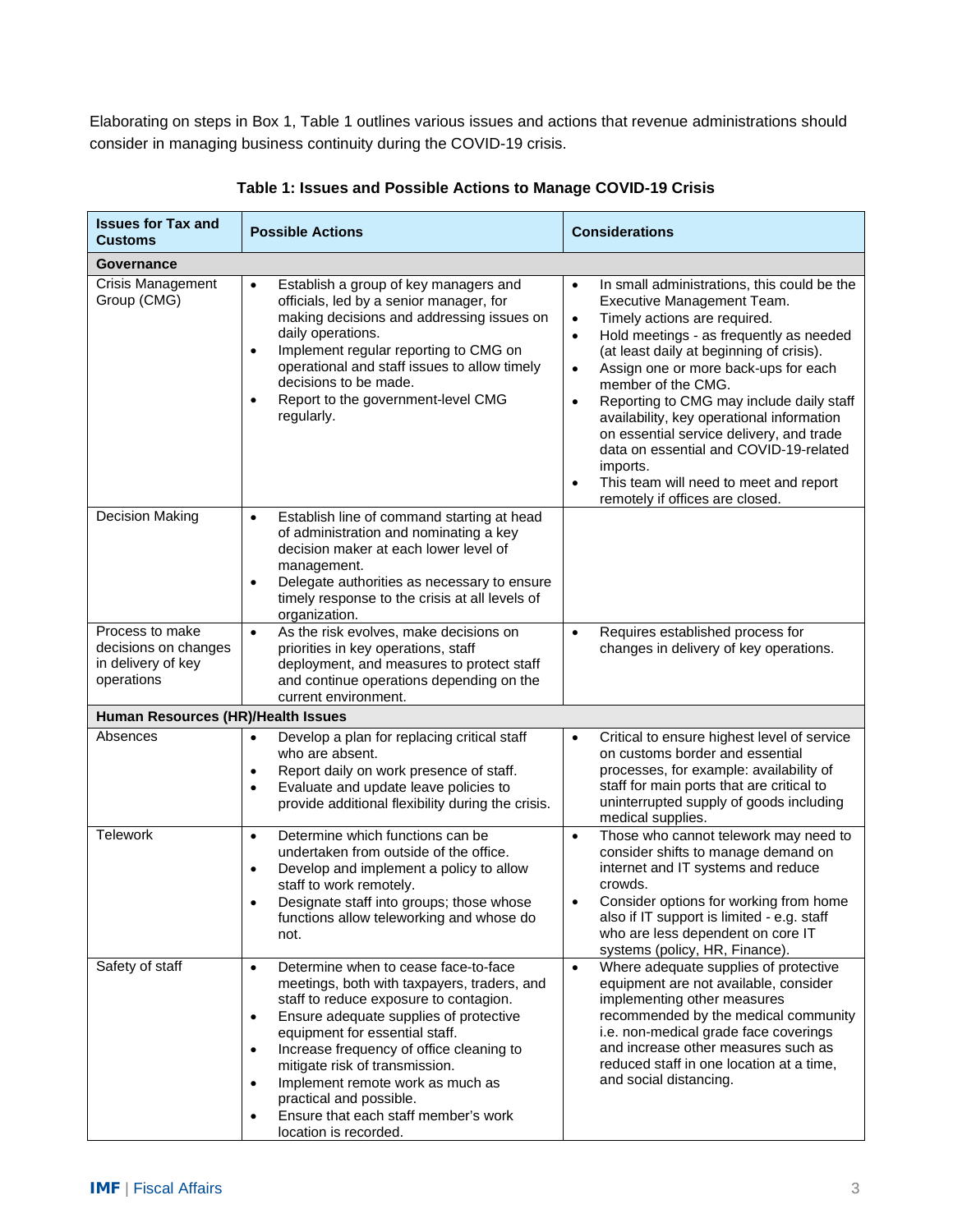| <b>Issues for Tax and</b><br><b>Customs</b>                                                         | <b>Possible Actions</b>                                                                                                                                                                                                                                                                                                                                                                                                                              | <b>Considerations</b>                                                                                                                                                                                                                                                                                                                                                                                                                                                                      |  |  |
|-----------------------------------------------------------------------------------------------------|------------------------------------------------------------------------------------------------------------------------------------------------------------------------------------------------------------------------------------------------------------------------------------------------------------------------------------------------------------------------------------------------------------------------------------------------------|--------------------------------------------------------------------------------------------------------------------------------------------------------------------------------------------------------------------------------------------------------------------------------------------------------------------------------------------------------------------------------------------------------------------------------------------------------------------------------------------|--|--|
|                                                                                                     | Identify more vulnerable and at-risk staff and<br>$\bullet$<br>adjust workload and location as necessary.<br>Promote physical distancing and limit<br>$\bullet$<br>infection risk, e.g. where possible allow staff<br>to work in shifts to reduce numbers of staff<br>in one location.                                                                                                                                                               |                                                                                                                                                                                                                                                                                                                                                                                                                                                                                            |  |  |
| Employee gets sick                                                                                  | Notify Health Authority.<br>$\bullet$<br>Disinfect workspace.<br>$\bullet$<br>Determine who was in contact with<br>$\bullet$<br>employee and ensure they self-isolate.<br>Monitor the general welfare of staff working<br>$\bullet$<br>from home.                                                                                                                                                                                                    | Having a protocol in place early for<br>$\bullet$<br>handling sick employees would facilitate<br>the process.                                                                                                                                                                                                                                                                                                                                                                              |  |  |
| <b>Essential Services and Programs</b>                                                              |                                                                                                                                                                                                                                                                                                                                                                                                                                                      |                                                                                                                                                                                                                                                                                                                                                                                                                                                                                            |  |  |
| Delivering essential<br>services                                                                    | The CMG decides core services that must<br>$\bullet$<br>work without interruption to ensure<br>continuous revenue mobilization, cross-<br>border trade, and other essential functions.<br>Consider people, infrastructure, logistics,<br>$\bullet$<br>and work arrangements needed to deliver<br>on essential services.<br>Adopt expedited procurement processes for<br>$\bullet$<br>critical goods and services (IT, protective<br>gear etc.).      | Could include refund processing, online-<br>$\bullet$<br>services, social benefits distribution, and<br>border operations, among others.<br>To ensure sufficient staffing for essential<br>$\bullet$<br>services, some staff can be reallocated<br>from non-essential duties or locations.<br>Lockdown restrictions may need to be<br>addressed for this to occur.<br>State of emergency or public calamity<br>$\bullet$<br>decree can be useful to facilitate the<br>procurement process. |  |  |
| Changes to key<br>operations                                                                        | Determine new approaches to delivery of<br>$\bullet$<br>some services/functions, including a need<br>for physical distancing.                                                                                                                                                                                                                                                                                                                        | For example: expediting customs<br>$\bullet$<br>clearance for essential goods and<br>medical supplies; substituting field audits<br>with desk audits; providing phone- or<br>web-based consultations instead of walk-<br>in appointments; drive through services<br>and regularly-disinfected drop box in the<br>offices for receiving documents; wider<br>use of email etc.                                                                                                               |  |  |
| Monitoring/<br>Reporting                                                                            | So far as it practicable, provide to<br>$\bullet$<br>government and other institutions (e.g.<br>National Statistic Office) statistics on filed<br>tax obligations, revenue collections,<br>import/export volumes, payments, refunds,<br>deferrals requested by taxpayers.<br>For countries who conduct revenue<br>$\bullet$<br>forecasting, update the model to reflect the<br>current situation.                                                    | This will support the government to<br>$\bullet$<br>determine the economic impact of the<br>crisis.                                                                                                                                                                                                                                                                                                                                                                                        |  |  |
| <b>Other Important Services and Programs</b>                                                        |                                                                                                                                                                                                                                                                                                                                                                                                                                                      |                                                                                                                                                                                                                                                                                                                                                                                                                                                                                            |  |  |
| Decision making on<br>the extension of due<br>dates for filing and<br>payments, other<br>activities | Some due dates for tax return filing,<br>$\bullet$<br>advanced payments, installments, etc. can<br>be extended.                                                                                                                                                                                                                                                                                                                                      | Countries with limited payment methods<br>$\bullet$<br>should explore additional payment<br>options through mobile phones or other<br>electronic means.                                                                                                                                                                                                                                                                                                                                    |  |  |
| Maintaining revenue                                                                                 | Identify and monitor the key taxpayer<br>$\bullet$<br>segments that contribute the bulk of the tax<br>revenue. Increase the frequency of revenue<br>monitoring so timely actions can be taken to<br>address significant reductions in revenue<br>collection and maintain revenue flows as<br>much as possible.<br>If needed, reallocate tax officials to ensure<br>$\bullet$<br>engagement, compliance and revenue<br>collection from key taxpayers. | Continuing to collect as much revenue as<br>$\bullet$<br>possible is important for government<br>spending needs.                                                                                                                                                                                                                                                                                                                                                                           |  |  |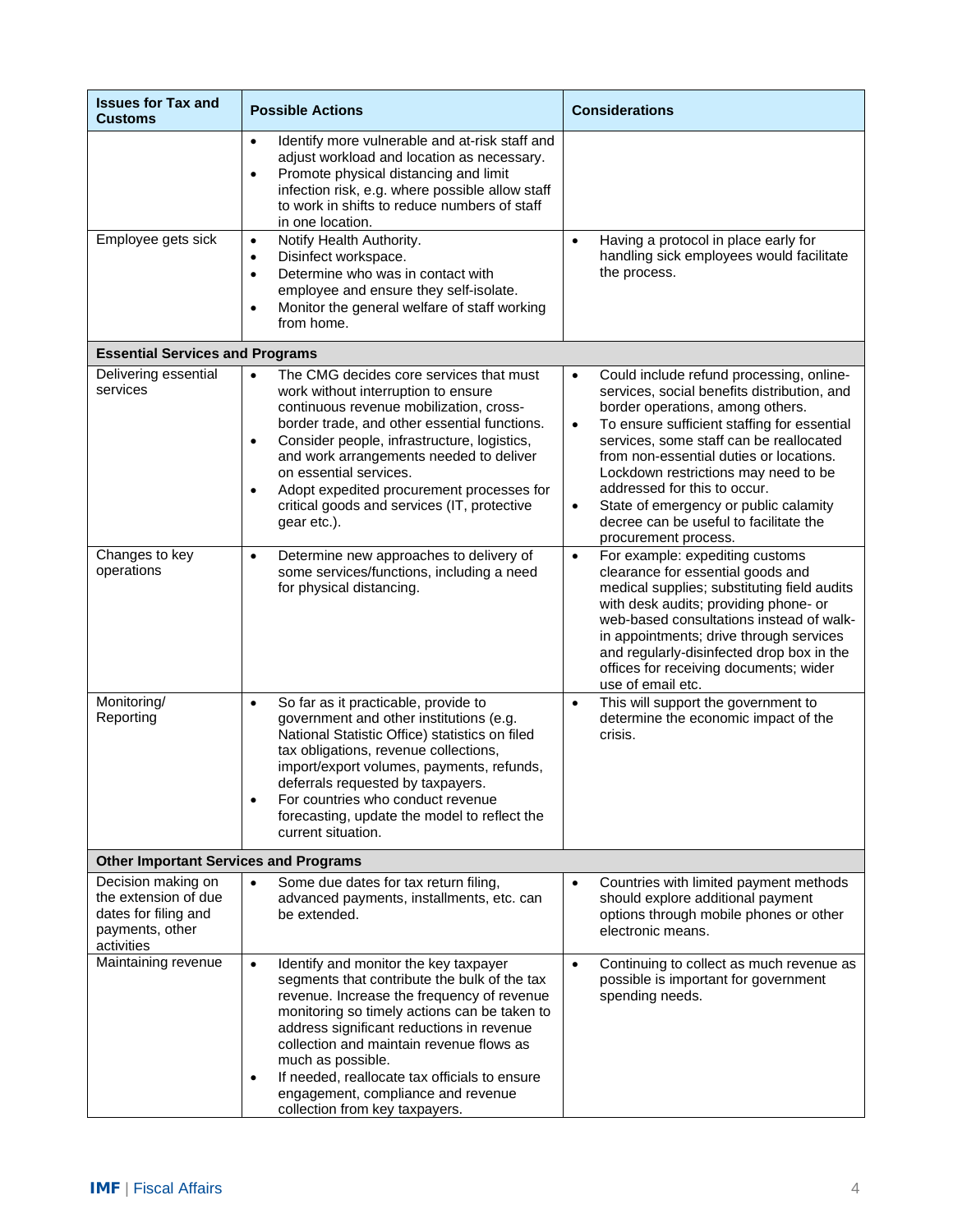| <b>Issues for Tax and</b><br><b>Customs</b>                   | <b>Possible Actions</b>                                                                                                                                                                                                                                                                                                                                                                                                                                                              | <b>Considerations</b>                                                                                                                                                                                |
|---------------------------------------------------------------|--------------------------------------------------------------------------------------------------------------------------------------------------------------------------------------------------------------------------------------------------------------------------------------------------------------------------------------------------------------------------------------------------------------------------------------------------------------------------------------|------------------------------------------------------------------------------------------------------------------------------------------------------------------------------------------------------|
| Workforce reduction<br>in the areas of<br>decreasing demand   | The workforce from non-essential functions<br>$\bullet$<br>can be reallocated to essential functions.                                                                                                                                                                                                                                                                                                                                                                                | Skilled staff for reallocation needs to be<br>$\bullet$<br>identified.                                                                                                                               |
| Detection of<br><b>Fraudulent Schemes</b>                     | Put in processes to detect fraud and abuse<br>$\bullet$<br>of relief measures implemented during the<br>crisis.                                                                                                                                                                                                                                                                                                                                                                      | Enforcement actions taken should be<br>$\bullet$<br>publicized to deter others from taking<br>advantage of the crisis, and to maintain<br>trust in the tax and customs system.                       |
| <b>IT System Support</b>                                      |                                                                                                                                                                                                                                                                                                                                                                                                                                                                                      |                                                                                                                                                                                                      |
| Impacts of working<br>from home                               | Determine what adjustments in IT systems<br>$\bullet$<br>are needed to allow staff to work from home.<br>During initial stages of the crisis assess and<br>$\bullet$<br>test the capacity to maintain large-scale<br>remote working or other flexible working<br>arrangements for critical staff.                                                                                                                                                                                    | Is the IT infrastructure sufficient? Are<br>$\bullet$<br>more software licenses required?                                                                                                            |
| Maintenance, security<br>and safety of<br>administration data | Decide any additional measures that should<br>$\bullet$<br>be taken to ensure maintenance and<br>security of data, while extended remote<br>work is occurring.<br>Determine any limitations on access to and<br>$\bullet$<br>transmittal of confidential data where staff<br>are using personal computers and email<br>addresses.                                                                                                                                                    | Intrusion attempts to IT system may<br>$\bullet$<br>become an issue.                                                                                                                                 |
| Data security for<br>remote services                          | Define the appropriate channels for data<br>$\bullet$<br>sharing, electronic file exchange.<br>Decisions on software to be used need to be<br>$\bullet$<br>made and communicated to the users.                                                                                                                                                                                                                                                                                       |                                                                                                                                                                                                      |
| <b>Communication</b>                                          |                                                                                                                                                                                                                                                                                                                                                                                                                                                                                      |                                                                                                                                                                                                      |
| Internal                                                      | Decide the channels, subjects, and<br>$\bullet$<br>frequency for internal communication.<br>Set up social networking or similar<br>communication groups for each level of<br>management to facilitate regular check-ins<br>to discuss emerging issues.<br>When necessary and subject to Health<br>$\bullet$<br>Authority guidance, instruct employees who<br>are considered essential to report to the<br>office and others remain home.<br>Keep employee unions informed regularly. | Staff need to be kept informed of new<br>$\bullet$<br>work arrangements and updated<br>regularly on any significant<br>developments related to the crisis.<br>Avoid meetings in person.<br>$\bullet$ |
| External                                                      | Decide the channels, subjects, and<br>frequency for communication with main<br>stakeholders - taxpayers, businesses,<br>government agencies, and other country<br>customs.<br>Designate the contact point with other<br>organizations and partners for the COVID-<br>19 issues.<br>Report to government-level crisis<br>management team regularly.                                                                                                                                   | Ensure "single voice" coming from the<br>$\bullet$<br>administration.                                                                                                                                |
| New channels for<br>taxpayer/trader<br>services               | Expand or create channels for remote<br>$\bullet$<br>assistance to taxpayers and cross-border<br>traders.<br>Create a list of Frequently-Asked- Questions<br>$\bullet$<br>and publish it on the website.                                                                                                                                                                                                                                                                             |                                                                                                                                                                                                      |